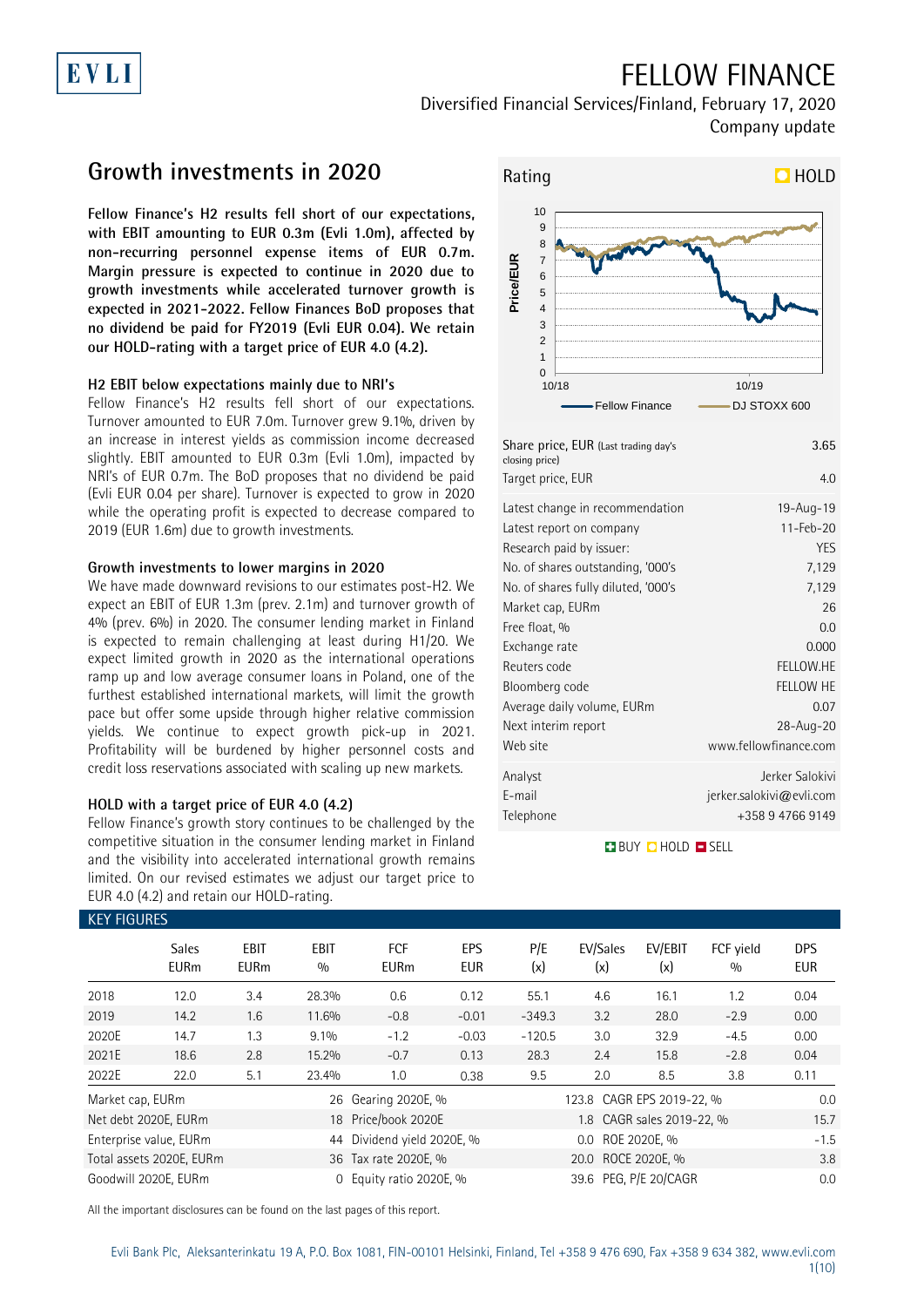## EVLI

## FELLOW FINANCE

Diversified Financial Services/Finland, February 17, 2020 Company update

| <b>Fellow Finance</b>     | $20\overline{18}$ | H1/19  | H2/19  | 2019   | H1/'20E | H2/'20E | 2020E  | 2021E  | 2022E  |
|---------------------------|-------------------|--------|--------|--------|---------|---------|--------|--------|--------|
| Net sales                 | 12.0              | 7.2    | 7.0    | 14.2   | 7.1     | 7.6     | 14.7   | 18.6   | 22.0   |
| sales growth, %           | 38%               | 30%    | 10%    | 19%    | $-2%$   | 8%      | 4%     | 26%    | 18%    |
| Fee income                | 9.0               | 5.3    | 4.7    | 10.0   | 4.8     | 5.2     | 10.0   | 13.8   | 17.2   |
| Interest income           | 3.0               | 1.9    | 2.2    | 4.2    | 2.3     | 2.4     | 4.7    | 4.8    | 4.8    |
| <b>Facilitated loans</b>  | 172               | 109    | 92     | 201    | 94      | 102     | 196    | 265    | 330    |
| change, %                 | 74%               | 43%    | $-4%$  | 17%    | $-14%$  | 11%     | $-2%$  | 35%    | 25%    |
| <b>Expenses</b>           |                   |        |        |        |         |         |        |        |        |
| Materials and services    | $-3.8$            | $-2.3$ | $-2.0$ | $-4.3$ | $-2.0$  | $-2.1$  | $-4.1$ | $-5.6$ | $-6.9$ |
| as % of facilitated loans | 2.2%              | 2.1%   | 2.1%   | 2.1%   | 2.1%    | 2.1%    | 2.1%   | 2.1%   | 2.1%   |
| Personnel expenses        | $-1.7$            | $-1.0$ | $-1.8$ | $-2.9$ | $-1.3$  | $-1.4$  | $-2.7$ | $-3.2$ | $-3.5$ |
| Other op. expenses        | $-2.7$            | $-2.3$ | $-2.6$ | $-5.0$ | $-2.9$  | $-3.2$  | $-6.1$ | $-6.5$ | $-6.0$ |
| <b>D&amp;A</b>            | $-0.4$            | $-0.2$ | $-0.2$ | $-0.4$ | $-0.2$  | $-0.2$  | $-0.5$ | $-0.5$ | $-0.4$ |
| <b>EBIT</b>               | 3.4               | 1.4    | 0.3    | 1.6    | 0.7     | 0.6     | 1.3    | 2.8    | 5.1    |
| <b>EBIT</b> margin        | 28.1%             | 19.0%  | 3.9%   | 11.6%  | 9.8%    | 8.4%    | 9.1%   | 15.2%  | 23.4%  |
| Adj. EBIT                 | 3.5               | 1.4    | 1.0    | 2.3    | 0.7     | 0.6     | 1.3    | 2.8    | 5.1    |
| Adj. EBIT margin          | 29.5%             | 19.0%  | 14.0%  | 16.5%  | 9.8%    | 8.4%    | 9.1%   | 15.2%  | 23.4%  |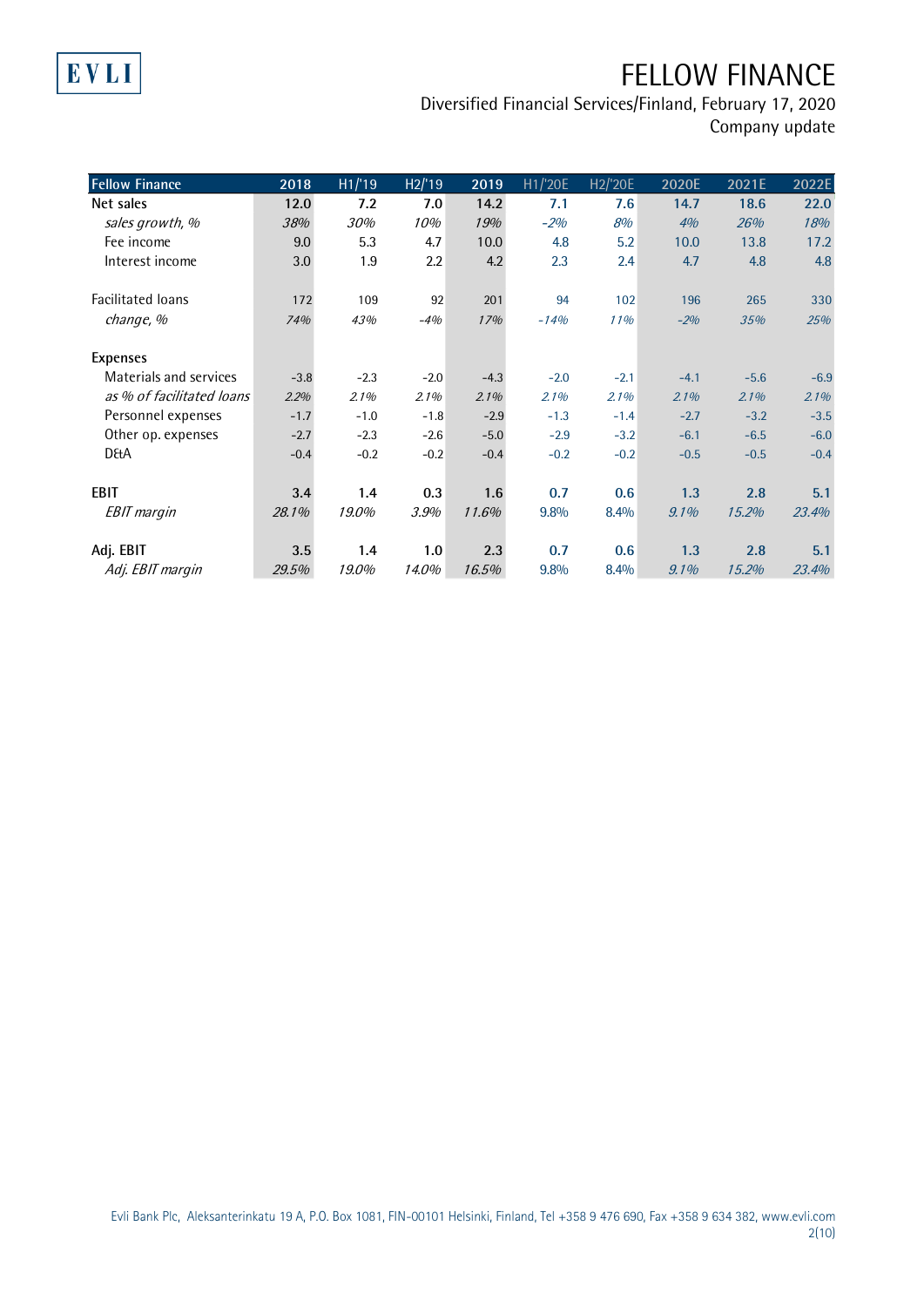### Diversified Financial Services/Finland, February 17, 2020 Company update

| <b>INTERIM FIGURES</b>               |        |        |         |         |         |         |         |         |         |         |        |        |
|--------------------------------------|--------|--------|---------|---------|---------|---------|---------|---------|---------|---------|--------|--------|
| EVLI ESTIMATES, EURm                 | 201901 | 201902 | 201903  | 201904  | 2019    | 2020Q1E | 2020Q2E | 2020Q3E | 2020Q4E | 2020E   | 2021E  | 2022E  |
| Net sales                            | 0.0    | 7.2    | 0.0     | 7.0     | 14.2    | 0.0     | 7.1     | 0.0     | 7.6     | 14.7    | 18.6   | 22.0   |
| EBITDA                               | 0.0    | 1.6    | 0.0     | 0.5     | 2.1     | 0.0     | 0.9     | 0.0     | 0.9     | 1.8     | 3.3    | 5.8    |
| EBITDA margin (%)                    | 0.0    | 21.7   | 1,673.0 | 6.9     | 14.5    | 2,826.8 | 13.0    | 2,826.8 | 11.3    | 12.5    | 18.0   | 26.4   |
| <b>EBIT</b>                          | 0.0    | 1.4    | 0.0     | 0.3     | 1.6     | 0.0     | 0.7     | 0.0     | 0.6     | 1.3     | 2.8    | 5.1    |
| EBIT margin (%)                      | 0.0    | 19.0   | 0.0     | 3.9     | 11.6    | 0.0     | 9.8     | 0.0     | 8.4     | 9.1     | 15.2   | 23.4   |
| Net financial items                  | 0.0    | $-0.7$ | 0.0     | $-0.8$  | $-1.5$  | 0.0     | $-0.8$  | 0.0     | $-0.8$  | $-1.6$  | $-1.7$ | $-1.7$ |
| Pre-tax profit                       | 0.0    | 0.6    | 0.0     | $-0.5$  | 0.1     | 0.0     | $-0.1$  | 0.0     | $-0.2$  | $-0.3$  | 1.1    | 3.4    |
| Tax                                  | 0.0    | $-0.2$ | 0.0     | 0.0     | $-0.2$  | 0.0     | 0.0     | 0.0     | 0.0     | 0.1     | $-0.2$ | $-0.7$ |
| Tax rate (%)                         | 0.0    | 34.3   | 0.0     | 4.6     | 176.3   | 0.0     | 20.0    | 0.0     | 20.0    | 20.0    | 20.0   | 20.0   |
| Net profit                           | 0.0    | 0.4    | 0.0     | $-0.5$  | $-0.1$  | 0.0     | $-0.1$  | 0.0     | $-0.1$  | $-0.2$  | 0.9    | 2.7    |
| <b>EPS</b>                           | 0.00   | 0.06   | 0.00    | $-0.07$ | $-0.01$ | 0.00    | $-0.01$ | 0.00    | $-0.02$ | $-0.03$ | 0.13   | 0.38   |
| EPS adjusted (diluted no. of shares) | 0.00   | 0.06   | 0.00    | $-0.07$ | $-0.01$ | 0.00    | $-0.01$ | 0.00    | $-0.02$ | $-0.03$ | 0.13   | 0.38   |
| Dividend per share                   | 0.00   | 0.00   | 0.00    | 0.00    | 0.00    | 0.00    | 0.00    | 0.00    | 0.00    | 0.00    | 0.04   | 0.11   |
| SALES, EURm                          |        |        |         |         |         |         |         |         |         |         |        |        |
| Fellow Finance                       | 0.0    | 7.2    | 0.0     | 7.0     | 14.2    | 0.0     | 7.1     | 0.0     | 7.6     | 14.7    | 18.6   | 22.0   |
| Total                                | 0.0    | 7.2    | 0.0     | 7.0     | 14.2    | 0.0     | 7.1     | 0.0     | 7.6     | 14.7    | 18.6   | 22.0   |
| SALES GROWTH, Y/Y %                  |        |        |         |         |         |         |         |         |         |         |        |        |
| <b>Fellow Finance</b>                | 0.0    | 29.6   | 0.0     | 8.4     | 18.3    | 0.0     | $-2.0$  | 0.0     | 9.3     | 3.5     | 26.4   | 18.2   |
| Total                                | 0.0    | 29.6   | 0.0     | 8.4     | 18.3    | 0.0     | $-1.9$  | 0.0     | 9.3     | 3.5     | 26.4   | 18.2   |
| EBIT. EURm                           |        |        |         |         |         |         |         |         |         |         |        |        |
| Fellow Finance                       | 0.0    | 1.4    | 0.0     | 0.3     | 1.6     | 0.0     | 0.7     | 0.0     | 0.6     | 1.3     | 2.8    | 5.1    |
| Total                                | 0.0    | 1.4    | 0.0     | 0.3     | 1.6     | 0.0     | 0.7     | 0.0     | 0.6     | 1.3     | 2.8    | 5.1    |
| EBIT margin, %                       |        |        |         |         |         |         |         |         |         |         |        |        |
| Fellow Finance                       | 0.0    | 19.0   | 0.0     | 3.9     | 11.6    | 0.0     | 9.8     | 0.0     | 8.4     | 9.1     | 15.2   | 23.4   |
| Total                                | 0.0    | 19.0   | 0.0     | 3.9     | 11.6    | 0.0     | 9.8     | 0.0     | 8.4     | 9.1     | 15.2   | 23.4   |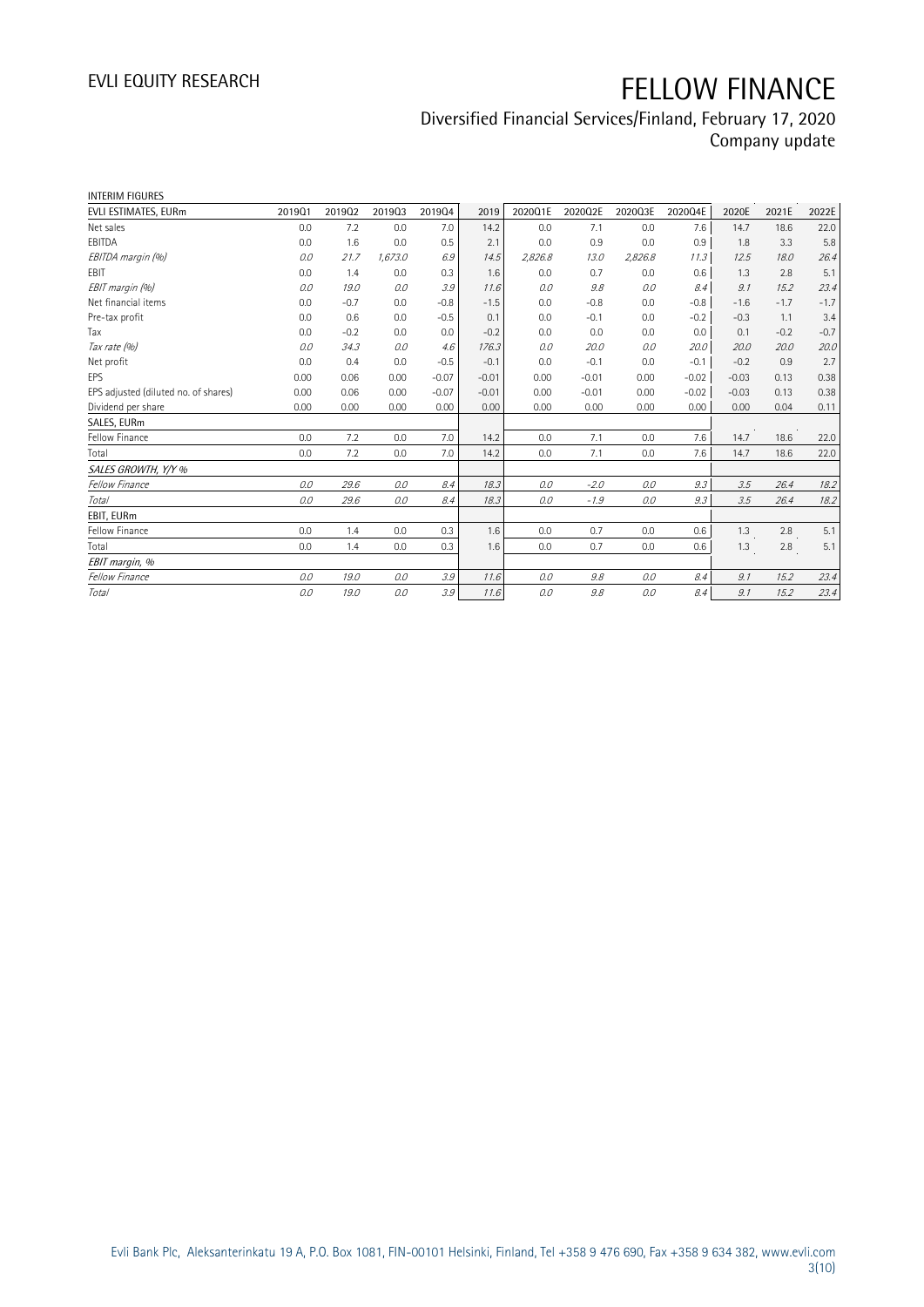## Diversified Financial Services/Finland, February 17, 2020

Company update

| INCOME STATEMENT, EURm                   | 2015                | 2016           | 2017                | 2018           | 2019           | 2020E               | 2021E          | 2022E               |
|------------------------------------------|---------------------|----------------|---------------------|----------------|----------------|---------------------|----------------|---------------------|
| Sales                                    | 4.0                 | 5.6            | 8.7                 | 12.0           | 14.2           | 14.7                | 18.6           | 22.0                |
| Sales growth (%)                         | 0.0                 | 39.6           | 55.0                | 38.5           | 18.3           | 3.5                 | 26.4           | 18.2                |
| EBITDA                                   | 1.6                 | 1.3            | 2.9                 | 3.8            | 2.1            | 1.8                 | 3.3            | 5.8                 |
| EBITDA margin (%)                        | 40.7                | 22.5           | 33.1                | 31.9           | 14.5           | 12.5                | 18.0           | 26.4                |
| Depreciation                             | $-0.3$              | $-0.3$         | $-0.4$              | $-0.4$         | $-0.4$         | $-0.5$              | $-0.5$         | $-0.7$              |
| EBITA                                    | 1.3                 | 0.9            | 2.5                 | 3.4            | 1.6            | 1.3                 | 2.8            | 5.1                 |
| Goodwill amortization / writedown        | 0.0                 | 0.0            | 0.0                 | 0.0            | 0.0            | 0.0                 | 0.0            | 0.0                 |
| EBIT                                     | 1.3                 | 0.9            | 2.5                 | 3.4            | 1.6            | 1.3                 | 2.8            | 5.1                 |
| EBIT margin (%)                          | 32.2                | 16.4           | 28.8                | 28.3           | 11.6           | 9.1                 | 15.2           | 23.4                |
| Reported EBIT                            | 1.3                 | 0.9            | 2.5                 | 3.4            | 1.6            | 1.3                 | 2.8            | 5.1                 |
| EBIT margin (reported) (%)               | 32.2                | 16.4           | 28.8                | 28.3           | 11.6           | 9.1                 | 15.2           | 23.4                |
| Net financials                           | $-1.3$              | $-0.8$         | $-1.3$              | $-2.3$         | $-1.5$         | $-1.6$              | $-1.7$         | $-1.7$              |
| Pre-tax profit                           | 0.0                 | 0.1            | 1.2                 | 1.1            | 0.1            | $-0.3$              | 1.1            | 3.4                 |
| Taxes                                    | $-0.1$              | $-0.1$         | $-0.1$              | $-0.3$         | $-0.2$         | 0.1                 | $-0.2$         | $-0.7$              |
| Minority shares                          | $-0.1$              | 0.0            | 0.0                 | 0.0            | 0.0            | 0.0                 | 0.0            | 0.0                 |
| Net profit                               | $-0.3$              | 0.1            | 1.1                 | 0.8            | $-0.1$         | $-0.2$              | 0.9            | 2.7                 |
| Cash NRIs                                | 0.0                 | 0.0            | 0.0                 | 0.0            | 0.0            | 0.0                 | 0.0            | 0.0                 |
| Non-cash NRIs                            | 0.0                 | 0.0            | 0.0                 | 0.0            | 0.0            | 0.0                 | 0.0            | 0.0                 |
| <b>BALANCE SHEET, EURm</b>               |                     |                |                     |                |                |                     |                |                     |
| Assets                                   |                     |                |                     |                |                |                     |                |                     |
| Fixed assets                             | 11                  | 10             | 14                  | 17             | 24             | 24                  | 24             | 24                  |
| Goodwill                                 | $\mathsf{O}\xspace$ | $\mathbf 0$    | $\mathbf 0$         | $\mathbf 0$    | $\mathbf 0$    | $\mathsf{O}\xspace$ | $\mathbf 0$    | $\mathbf 0$         |
| Right of use assets                      | $\mathbf 0$         | $\mathbb O$    | $\overline{0}$      | $\mathbf 0$    | $\mathbf 0$    | $\mathbf 0$         | $\mathbf 0$    | $\mathbb O$         |
| Inventory                                | $\mathsf{O}\xspace$ | $\mathbf 0$    | $\mathbf 0$         | $\mathbf 0$    | $\mathbf 0$    | $\mathsf{O}\xspace$ | $\mathbf 0$    | $\mathbf 0$         |
| Receivables                              | 3                   | 5              | $\,6$               | $\overline{7}$ | 8              | $9\,$               | 11             | 13                  |
| Liquid funds                             | $\overline{2}$      | $\overline{2}$ | $\overline{2}$      | $\overline{9}$ | $\overline{4}$ | 3                   | $\overline{4}$ | $\overline{4}$      |
| Total assets                             | 16                  | 17             | 22                  | 32             | 36             | 36                  | 39             | 41                  |
| Liabilities                              |                     |                |                     |                |                |                     |                |                     |
| Shareholder's equity                     | 3                   | $\mathbf{3}$   | 4                   | 15             | 14             | 14                  | 15             | 18                  |
| Minority interest                        | $\mathsf{O}\xspace$ | $\mathbf 0$    | $\mathbb O$         | $\mathbf 0$    | $\mathbf 0$    | $\mathsf{O}\xspace$ | $\mathbf 0$    | $\mathbf 0$         |
| Convertibles                             | 0                   | $\mathbf 0$    | $\mathbb O$         | $\mathbf 0$    | $\mathbf 0$    | $\mathsf{O}\xspace$ | $\mathbf 0$    | $\mathsf{O}\xspace$ |
| Lease liabilities                        | $\mathsf{O}\xspace$ | $\mathbf 0$    | $\mathbb O$         | $\mathbf 0$    | $\mathbf 0$    | $\mathsf{O}\xspace$ | $\mathbf 0$    | $\mathbf 0$         |
| Deferred taxes                           | $\mathsf{O}\xspace$ | $\mathbf 0$    | $\mathbf 0$         | $\mathbf{0}$   | $\mathbf 0$    | $\mathsf{O}\xspace$ | $\mathbf 0$    | $\mathbb O$         |
| Interest bearing debt                    | 11                  | 13             | 17                  | 17             | 20             | 21                  | 22             | 22                  |
| Non-interest bearing current liabilities | $\overline{2}$      | $\overline{1}$ | $\mathbf{1}$        | $\mathbf{1}$   | $\mathbf{1}$   | $\mathbf{1}$        | $\mathbf{1}$   | $\sqrt{2}$          |
| Other interest-free debt                 | $\mathsf{O}\xspace$ | $\mathbf 0$    | $\mathsf{O}\xspace$ | $\mathbf 0$    | $\mathbf 0$    | $\mathsf{O}\xspace$ | $\mathbf 0$    | $\mathbf 0$         |
| Total liabilities                        | 16                  | 17             | 22                  | 32             | 36             | 36                  | 39             | 41                  |
| CASH FLOW, EURm                          |                     |                |                     |                |                |                     |                |                     |
| + EBITDA                                 | $\overline{2}$      | $\mathbf{1}$   | $\sqrt{3}$          | $\overline{4}$ | $\overline{2}$ | $\overline{2}$      | $\mathfrak{Z}$ | $\,6$               |
| - Net financial items                    | $-1$                | $-1$           | $-1$                | $-2$           | $-2$           | $-2$                | $-2$           | $-2$                |
| - Taxes                                  | $\mathbf 0$         | $\mathbf{0}$   | $\overline{0}$      | $\mathbf 0$    | $\mathbf 0$    | $\mathbf 0$         | $\mathbf 0$    | $-1$                |
| - Increase in Net Working Capital        | $-2$                | $-1$           | $\mathbf{1}$        | $\mathbf 0$    | $\mathbf 0$    | $-1$                | $-1$           | $-1$                |
| +/- Other                                | $\mathbf 0$         | $\mathbf 0$    | $\mathbf 0$         | $\mathbf 0$    | $\overline{0}$ | $\mathbf 0$         | $\mathbf 0$    | $\mathbb O$         |
| = Cash flow from operations              | $-2$                | $-1$           | $\overline{2}$      | $\mathbf{1}$   | $\mathbf 0$    | $-1$                | $\mathbf 0$    | $\overline{2}$      |
| - Capex                                  | $-11$               | $\mathbf 0$    | $\mathbb O$         | $-1$           | $-1$           | $-1$                | $-1$           | $-1$                |
| - Acquisitions                           | 0                   | $\mathbf 0$    | $\mathbf 0$         | $\mathbf{0}$   | $\mathbf 0$    | $\mathbf 0$         | $\mathbf 0$    | $\mathbf 0$         |
| + Divestments                            | $\mathsf{O}\xspace$ | $\mathbf 0$    | $\mathsf{O}\xspace$ | $\mathbf 0$    | $\mathbf 0$    | $\mathsf{O}\xspace$ | $\mathbf 0$    | $\mathbf 0$         |
| = Free cash flow                         | $-13$               | $-1$           | $\overline{2}$      | $\mathbf{1}$   | $-1$           | $-1$                | $-1$           | $\mathbf{1}$        |
| +/- New issues/buybacks                  | 3                   | $\mathbf 0$    | $\mathbb O$         | 10             | $\mathbf 0$    | $\mathsf{O}\xspace$ | $\mathbf 0$    | $\mathbf 0$         |
| - Paid dividend                          | $\mathsf{O}\xspace$ | $\mathbf 0$    | $\mathbb O$         | $-1$           | $\mathbf 0$    | $\mathsf{O}\xspace$ | $\mathbf 0$    | $\mathbb O$         |
| +/- Other                                | 11                  | $\overline{2}$ | $-2$                | $-3$           | $-4$           | $\overline{0}$      | $\overline{2}$ | $\mathbf 0$         |
| Change in cash                           | $\overline{2}$      | $\mathbf{1}$   | $\overline{0}$      | $\overline{7}$ | $-5$           | $-1$                | $\mathbf{1}$   | $\mathbf{1}$        |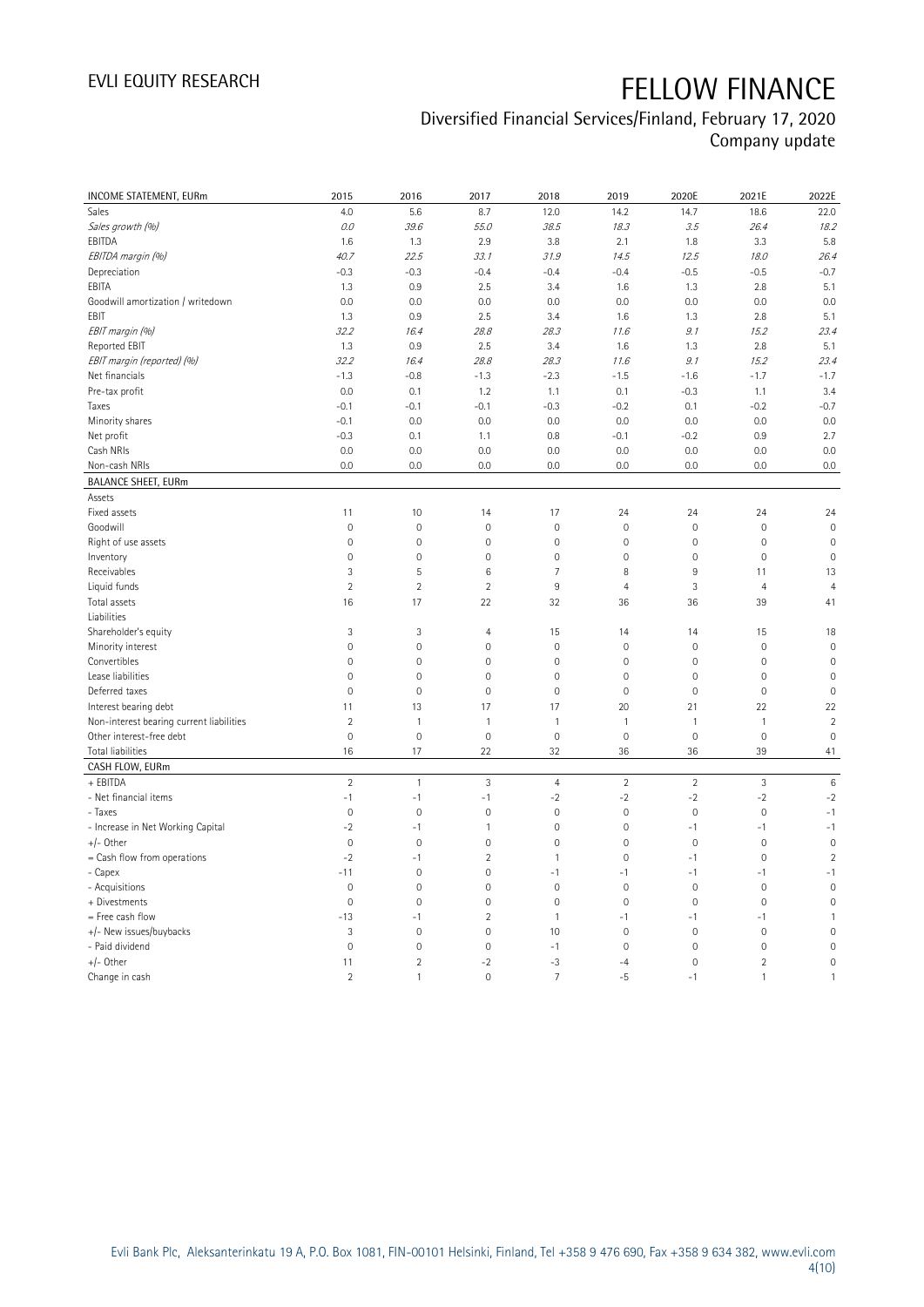### Diversified Financial Services/Finland, February 17, 2020 Company update

| <b>KEY FIGURES</b>                             | 2016                | 2017           | 2018           | 2019           | 2020E          | 2021E        | 2022E |
|------------------------------------------------|---------------------|----------------|----------------|----------------|----------------|--------------|-------|
| M-cap                                          | $\mathsf{O}\xspace$ | $\mathbf 0$    | 46             | 30             | 26             | 26           | 26    |
| Net debt (excl. convertibles)                  | 11                  | 15             | 8              | 17             | 18             | 18           | 18    |
| Enterprise value                               | 11                  | 15             | 55             | 46             | 44             | 44           | 44    |
| Sales                                          | $6\phantom{1}6$     | $9\,$          | 12             | 14             | 15             | 19           | 22    |
| EBITDA                                         | $\mathbf{1}$        | $\sqrt{3}$     | $\overline{4}$ | $\sqrt{2}$     | $\overline{2}$ | 3            | 6     |
| EBIT                                           | 1                   | $\overline{2}$ | 3              | $\overline{2}$ | $\mathbf{1}$   | 3            | 5     |
| Pre-tax                                        | $\mathbf{0}$        | $\mathbf{1}$   | 1              | $\overline{0}$ | $\mathbf 0$    | 1            | 3     |
| Earnings                                       | $\mathsf{O}\xspace$ | $\overline{1}$ | $\mathbf{1}$   | $\mathbf 0$    | $\mathbb O$    | $\mathbf{1}$ | 3     |
| Equity book value (excl. minorities)           | 3                   | $\overline{4}$ | 15             | 14             | 14             | 15           | 18    |
| Valuation multiples                            |                     |                |                |                |                |              |       |
| EV/sales                                       | 2.0                 | 1.7            | 4.6            | 3.2            | 3.0            | 2.4          | 2.0   |
| EV/EBITDA                                      | 8.8                 | 5.2            | 14.3           | 22.4           | 23.8           | 13.3         | 7.5   |
| EV/EBITA                                       | 12.1                | 5.9            | 16.1           | 28.0           | 32.9           | 15.8         | 8.5   |
| EV/EBIT                                        | 12.1                | 5.9            | 16.1           | 28.0           | 32.9           | 15.8         | 8.5   |
| EV/OCF                                         | $-13.8$             | 7.0            | 41.5           | $-228.4$       | $-68.6$        | 595.2        | 22.8  |
| EV/FCFF                                        | $-34.5$             | $-5.0$         | $-65.4$        | $-6.6$         | 441.5          | 74.7         | 18.4  |
| P/FCFE                                         | 0.0                 | 0.0            | 81.8           | $-34.9$        | $-22.0$        | $-35.3$      | 26.0  |
| P/E                                            | 0.0                 | 0.0            | 55.1           | $-349.3$       | $-120.5$       | 28.3         | 9.5   |
| P/B                                            | 0.0                 | 0.0            | 3.2            | 2.0            | 1.8            | 1.7          | 1.5   |
| Target EV/EBITDA                               | 0.0                 | 0.0            | 0.0            | 0.0            | 25.2           | 14.1         | 8.0   |
| Target EV/EBIT                                 | 0.0                 | 0.0            | 0.0            | 0.0            | 34.7           | 16.7         | 9.0   |
|                                                | 0.0                 | 0.0            | 0.0            | 0.0            | $-39.1$        | $-63.6$      | 46.2  |
| Target EV/FCF                                  | 0.0                 | 0.0            | 0.0            |                |                | 1.9          |       |
| Target P/B                                     |                     |                |                | 0.0            | 2.0            |              | 1.6   |
| Target P/E                                     | 0.0                 | 0.0            | 0.0            | 0.0            | $-132.0$       | 31.0         | 10.5  |
| Per share measures                             |                     |                |                |                |                |              |       |
| Number of shares                               | 5,818               | 5,818          | 7,129          | 7,129          | 7,129          | 7,129        | 7,129 |
| Number of shares (diluted)                     | 5,818               | 5,818          | 7,129          | 7,129          | 7,129          | 7,129        | 7,129 |
| EPS                                            | 0.01                | 0.19           | 0.12           | $-0.01$        | $-0.03$        | 0.13         | 0.38  |
| Operating cash flow per share                  | $-0.14$             | 0.36           | 0.18           | $-0.03$        | $-0.09$        | 0.01         | 0.27  |
| Free cash flow per share                       | $-0.17$             | 0.34           | 0.08           | $-0.12$        | $-0.17$        | $-0.10$      | 0.14  |
| Book value per share                           | 0.53                | 0.72           | 2.04           | 2.03           | 2.00           | 2.13         | 2.48  |
| Dividend per share                             | 0.00                | 0.09           | 0.04           | 0.00           | 0.00           | 0.04         | 0.11  |
| Dividend payout ratio, %                       | 0.0                 | 47.2           | 33.9           | 0.0            | 0.0            | 30.0         | 30.0  |
| Dividend yield, %                              | 0.0                 | 0.0            | 0.6            | 0.0            | 0.0            | 1.1          | 3.1   |
| FCF yield, %                                   | 0.0                 | 0.0            | 1.2            | $-2.9$         | $-4.5$         | $-2.8$       | 3.8   |
| Efficiency measures                            |                     |                |                |                |                |              |       |
| ROE                                            | 2.4                 | 29.8           | 9.0            | $-0.6$         | $-1.5$         | 6.2          | 16.6  |
| <b>ROCE</b>                                    | 6.0                 | 13.4           | 13.0           | 5.0            | 3.8            | 7.8          | 13.3  |
| Financial ratios                               |                     |                |                |                |                |              |       |
| Inventories as % of sales                      | 0.0                 | 0.0            | 0.0            | 0.0            | 0.0            | 0.0          | 0.0   |
| Receivables as % of sales                      | 93.6                | 71.3           | 58.4           | 58.3           | 62.9           | 58.7         | 57.6  |
| Non-interest bearing liabilities as % of sales | 12.1                | 13.5           | 6.9            | 7.7            | 7.7            | 7.7          | 7.7   |
| NWC/sales, %                                   | 81.5                | 57.8           | 51.5           | 50.6           | 55.1           | 51.0         | 49.9  |
| Operative CAPEX/sales, %                       | 3.0                 | 1.9            | 6.3            | 4.6            | 3.7            | 4.4          | 4.2   |
| CAPEX/sales (incl. acquisitions), %            | 3.0                 | 1.9            | 6.3            | 4.6            | 3.7            | 4.4          | 4.2   |
| FCFF/EBITDA                                    | $-0.3$              | $-1.0$         | $-0.2$         | $-3.4$         | 0.1            | 0.2          | 0.4   |
| Net debt/EBITDA, book-weighted                 | 8.8                 | 5.2            | 2.2            | 8.0            | 9.6            | 5.5          | 3.1   |
| Debt/equity, market-weighted                   | 0.0                 | 0.0            | 0.4            | 0.7            | 0.8            | 0.9          | 0.8   |
| Equity ratio, book-weighted                    | 18.1                | 19.1           | 44.8           | 40.2           | 39.6           | 39.2         | 42.6  |
| Gearing, %                                     | 358.8               | 354.2          | 57.4           | 114.0          | 123.8          | 121.2        | 100.3 |
|                                                |                     |                |                |                |                |              |       |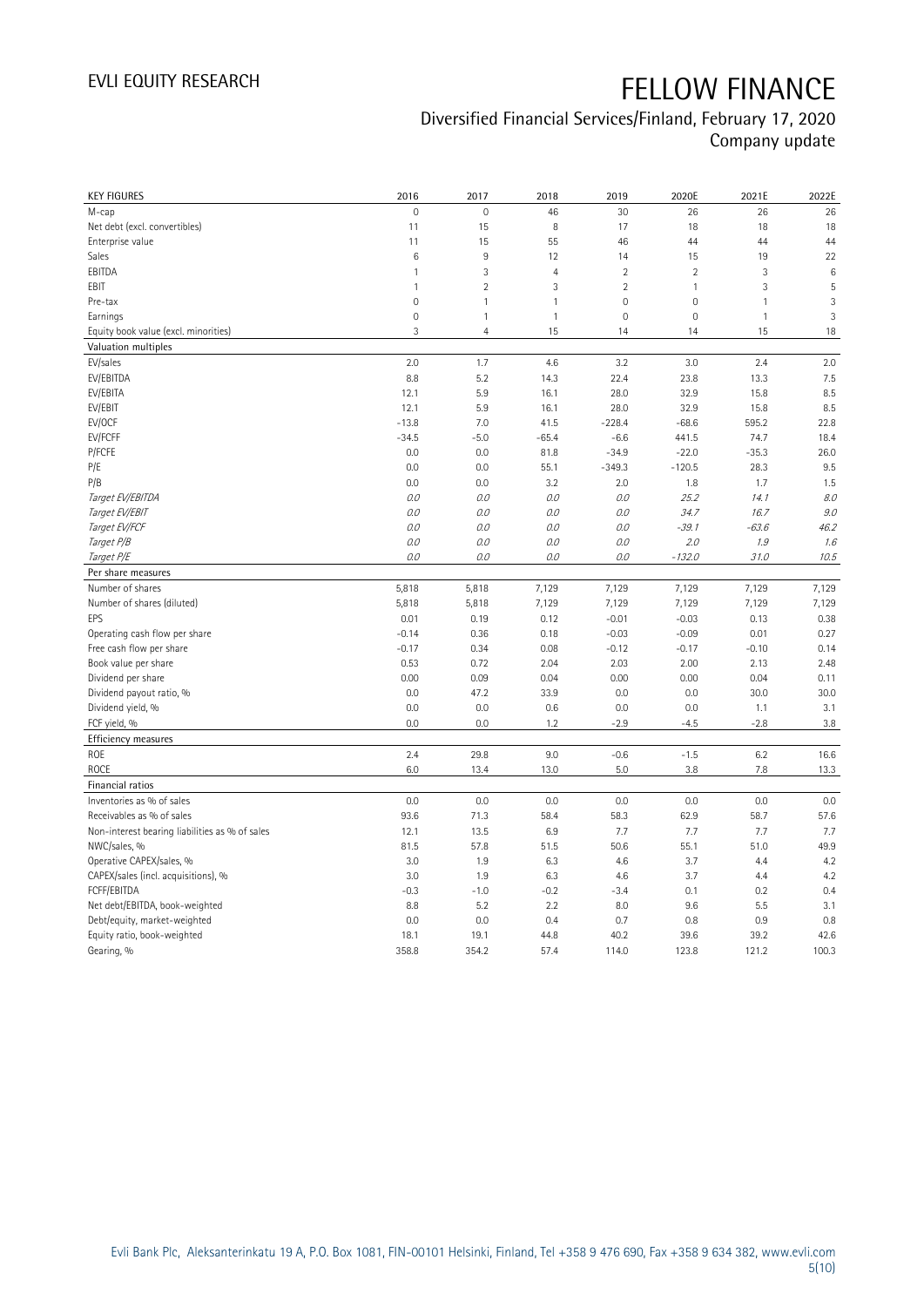## EVLI EQUITY RESEARCH FELLOW FINANCE Diversified Financial Services/Finland, February 17, 2020 Company update

COMPANY DESCRIPTION: Fellow Finance operates a lending platform for debt-based consumer and business financing. The company operates in Finland, Sweden, Germany, Poland, and Denmark. The company began its operations in 2014 and listed on the Nasdaq First North Finland -marketplace in 2018. Over EUR 500m worth of loans have been intermediated through the company's platform since inception.

INVESTMENT CASE: The alternative finance markets in Europe have been growing rapidly and Fellow Finance should seek to capitalize on the growth. A key for success in our view lies in expansion abroad given the limited size and competition in the domestic market, with the international operations still in ramp-up. The scalability of its technology offers solid margin potential although growth investments will have a significant impact on margings in the coming years.

| <b>OWNERSHIP STRUCTURE</b>         | <b>SHARES</b> | <b>EURm</b> | 0/0   |
|------------------------------------|---------------|-------------|-------|
| Taaleri Oyj                        | 1,847,163     | 6.742       | 25.9% |
| Margin Investments Oy              | 836,721       | 3.054       | 11.7% |
| TN Ventures Oy                     | 830,843       | 3.033       | 11.7% |
| Oy T&T Nordcap Ab                  | 656,436       | 2.396       | 9.2%  |
| OP-Finland Small Cap               | 266,642       | 0.973       | 3.7%  |
| OP-Finland Micro Cap               | 265,000       | 0.967       | 3.7%  |
| Avensis Capital Oy                 | 263,090       | 0.960       | 3.7%  |
| Fennia Life Insurance Company      | 156,512       | 0.571       | 2.2%  |
| Säästöpankki Small Cap mutual fund | 128,841       | 0.470       | 1.8%  |
| Swiss Life (Luxembourg) S.A.       | 77,392        | 0.282       | 1.1%  |
| Ten largest                        | 5,328,640     | 19.450      | 75%   |
| Residual                           | 1,799,985     | 6.570       | 25%   |
| Total                              | 7,128,625     | 26.019      | 100%  |

| <b>EARNINGS CALENDAR</b> |           |
|--------------------------|-----------|
| August 28, 2020          | Q2 report |
|                          |           |
|                          |           |
|                          |           |
| OTHER EVENTS             |           |
| April 03, 2020           | AGM       |
|                          |           |

| COMPANY MISCELLANEOUS |                                         |
|-----------------------|-----------------------------------------|
| CEO: Jouni Hintikka   | Pursimiehenkatu 4 A, FIN-00150 Helsinki |
| CFO: Niko Stark       | Tel: 0203, 80.101                       |
| IR:                   |                                         |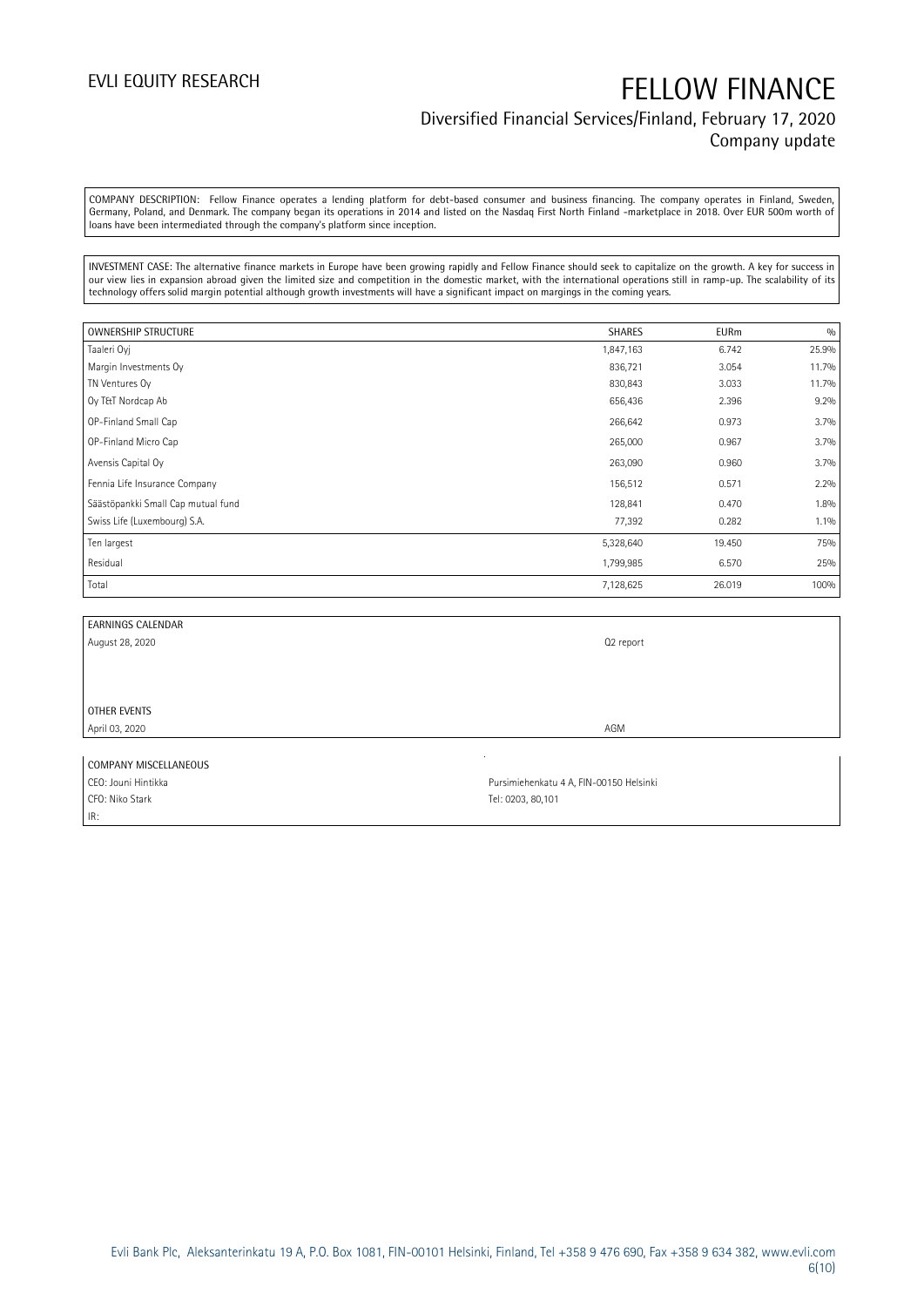## Diversified Financial Services/Finland, February 17, 2020

Company update

DEFINITIONS

| P/E                                                                              | EPS                                                                      |
|----------------------------------------------------------------------------------|--------------------------------------------------------------------------|
|                                                                                  |                                                                          |
| Price per share<br>Earnings per share                                            | Profit before extraord. items and taxes-income taxes + minority interest |
|                                                                                  | Number of shares                                                         |
| P/BV                                                                             | <b>DPS</b>                                                               |
|                                                                                  |                                                                          |
| Price per share                                                                  | Dividend for the financial period per share                              |
| Shareholders' equity + taxed provisions per share                                |                                                                          |
|                                                                                  |                                                                          |
| Market cap                                                                       | OCF (Operating cash flow)                                                |
|                                                                                  |                                                                          |
| Price per share * Number of shares                                               | EBITDA - Net financial items - Taxes - Increase in working               |
|                                                                                  | capital - Cash NRIs ± Other adjustments                                  |
|                                                                                  |                                                                          |
| EV (Enterprise value)                                                            | FCF (Free cash flow)                                                     |
|                                                                                  |                                                                          |
| Market cap + net debt + minority interest at market value -                      | Operating cash flow - operative CAPEX - acquisitions + divestments       |
| share of associated companies at market value                                    |                                                                          |
|                                                                                  |                                                                          |
| EV/Sales                                                                         | FCF yield, %                                                             |
|                                                                                  |                                                                          |
| Enterprise value                                                                 | Free cash flow                                                           |
| Sales                                                                            | Market cap                                                               |
| EV/EBITDA                                                                        |                                                                          |
|                                                                                  | Operative CAPEX/sales                                                    |
| Enterprise value                                                                 | Capital expenditure – divestments – acquisitions                         |
| Earnings before interest, tax, depreciation and amortization                     | Sales                                                                    |
|                                                                                  |                                                                          |
| EV/EBIT                                                                          | Net working capital                                                      |
|                                                                                  |                                                                          |
| Enterprise value                                                                 | Current assets - current liabilities                                     |
| Operating profit                                                                 |                                                                          |
| Net debt                                                                         | Capital employed/Share                                                   |
|                                                                                  |                                                                          |
| Interest bearing debt - financial assets                                         | Total assets - non-interest bearing debt                                 |
|                                                                                  | Number of shares                                                         |
|                                                                                  |                                                                          |
| Total assets                                                                     | Gearing                                                                  |
| Balance sheet total                                                              | Net debt                                                                 |
|                                                                                  | Equity                                                                   |
|                                                                                  |                                                                          |
| Div yield, %                                                                     | Debt/Equity, %                                                           |
|                                                                                  |                                                                          |
| Dividend per share                                                               | Interest bearing debt                                                    |
| Price per share                                                                  | Shareholders' equity + minority interest + taxed provisions              |
|                                                                                  |                                                                          |
|                                                                                  |                                                                          |
| Payout ratio, %                                                                  | Equity ratio, %                                                          |
| Total dividends                                                                  |                                                                          |
| Earnings before extraordinary items and taxes - income taxes + minority interest | Shareholders' equity $+$ minority interest $+$ taxed provisions          |
|                                                                                  | Total assets - interest-free loans                                       |
|                                                                                  |                                                                          |
| ROCE, %                                                                          | CAGR, %                                                                  |
|                                                                                  |                                                                          |
| Profit before extraordinary items + interest expenses+ other financial costs     | Cumulative annual growth rate = Average growth per year                  |
| Balance sheet total - non-interest bearing debt (average)                        |                                                                          |
|                                                                                  |                                                                          |
| ROE, %                                                                           |                                                                          |
|                                                                                  |                                                                          |
| Profit before extraordinary items and taxes - income taxes                       |                                                                          |
| Shareholder's equity + minority interest + taxed provisions (average)            |                                                                          |
|                                                                                  |                                                                          |
|                                                                                  |                                                                          |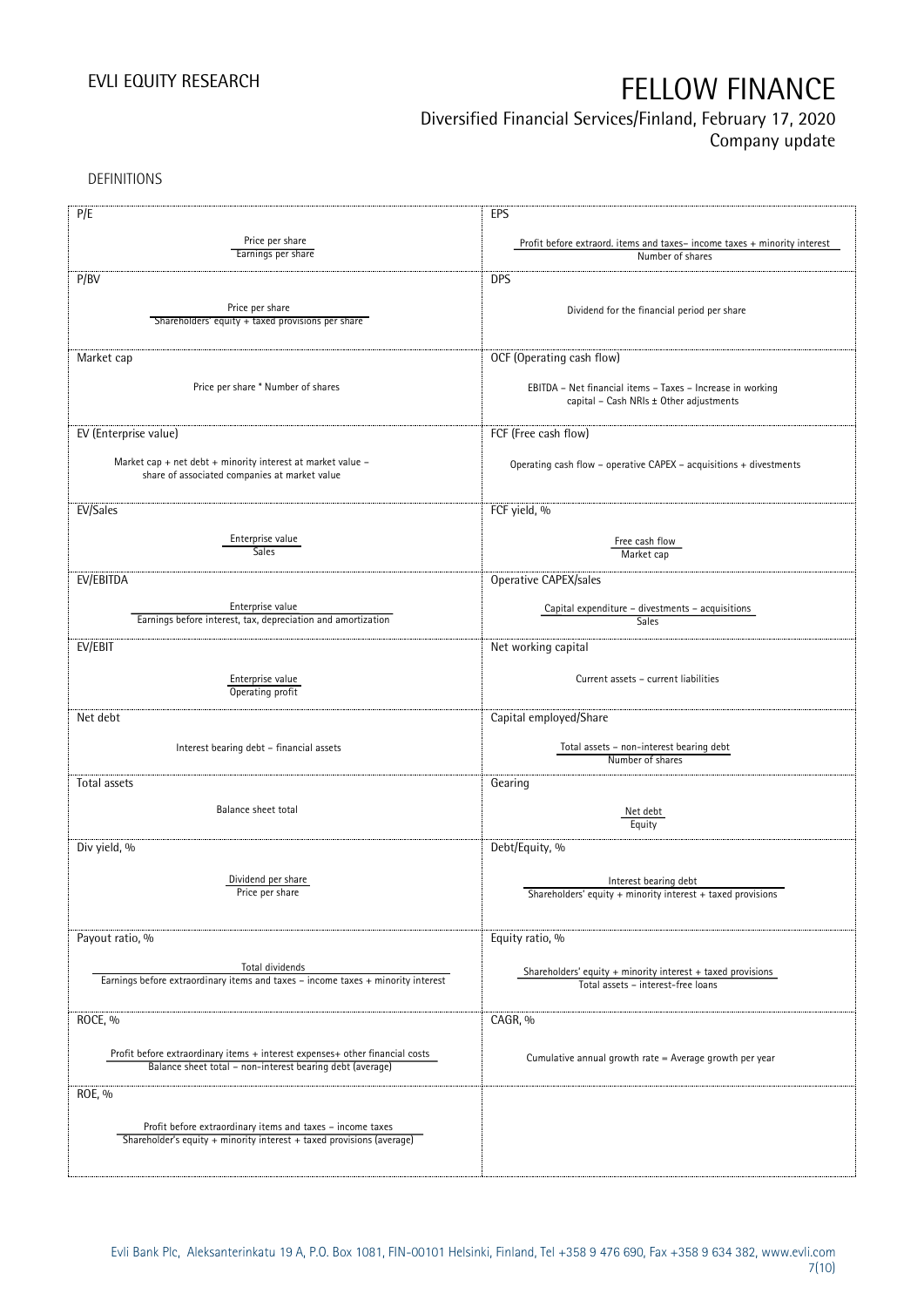### Diversified Financial Services/Finland, February 17, 2020 Company update

### Important Disclosures

Evli Research Partners Plc ("ERP") uses 12-month target prices. Target prices are defined by utilizing analytical techniques based on financial theory including (but not limited to) discounted cash flow analysis and comparative valuation. The selection of valuation methods depends on different circumstances. Target prices may be altered on the basis of new information coming to light in the underlying company or changes in interest rates, changes in foreign exchange rates, other securities prices or market indices or outlook for the aforementioned factors or other factors that may change the conditions of financial markets. Recommendations and changes by analysts are available at [Analysts' recommendations and ratings revisions](https://research.evli.com/JasperAllModels.action?authParam=key;461&authParam=x;G3rNagWrtf7K&authType=3). Investment recommendations are defined as follows: Target price compared to share price Recommendation<br>CELL CALLO 06 < -10 % SELL  $-10 - (+10) \%$  HOL<br>  $> 10 \%$  $> 10\%$ ERP's investment recommendation of the analyzed company is updated at least 2 timer per year. 60% 53% 50% 39% 40% 30% 20% 8% 10%  $0%$ Hold Sell Buy

The graph above shows the distribution of ERP's recommendations of companies under coverage in 1st of February 2019. If recommendation is not given, it is not mentioned here.

### Name(s) of the analyst(s): Salokivi

This research report has been prepared by Evli Research Partners Plc ("ERP" or "Evli Research"). ERP is a subsidiary of Evli Bank Plc. Production of the investment recommendation has been concluded on 16.2.2020, 19:15. This report has been published on 17.2.2020, 8:30.

None of the analysts contributing to this report, persons under their guardianship or corporations under their control have a position in the shares of the company or related securities.

The date and time for any price of financial instruments mentioned in the recommendation refer to the previous trading day's closing price(s) unless otherwise stated in the report.

Each analyst responsible for the content of this report assures that the expressed views accurately reflect the personal views of each analyst on the covered companies and securities. Each analyst assures that (s)he has not been, nor are or will be, receiving direct or indirect compensation related to the specific recommendations or views contained in this report.

Companies in the Evli Group, affiliates or staff of companies in the Evli Group, may perform services for, solicit business from, hold long or short positions in, or otherwise be interested in the investments (including derivatives) of any company mentioned in the publication or report.

Evli Corporate Finance has managed or co-managed a public offering of the company's securities during the last 12 months prior to, received compensation for investment banking services from the company during the last 12 months prior to the publication of the research report.

ERP may pursue an assignment from the issuer(s) of the financial instruments mentioned in the recommendation or this report. These assignments may have a limited economic or financial impact on ERP and/or Evli. Under such assignments ERP may perform services including, but not limited to, arranging investor meetings or –events, investor relations communication advisory and production of research material.

ERP has signed an agreement with the issuer of the financial instruments mentioned in the recommendation, which includes production of research reports. This assignment has a limited economic and financial impact on ERP and/or Evli. Under the assignment ERP performs services including, but not limited to, arranging investor meetings or –events, investor relations communication advisory and production of research material.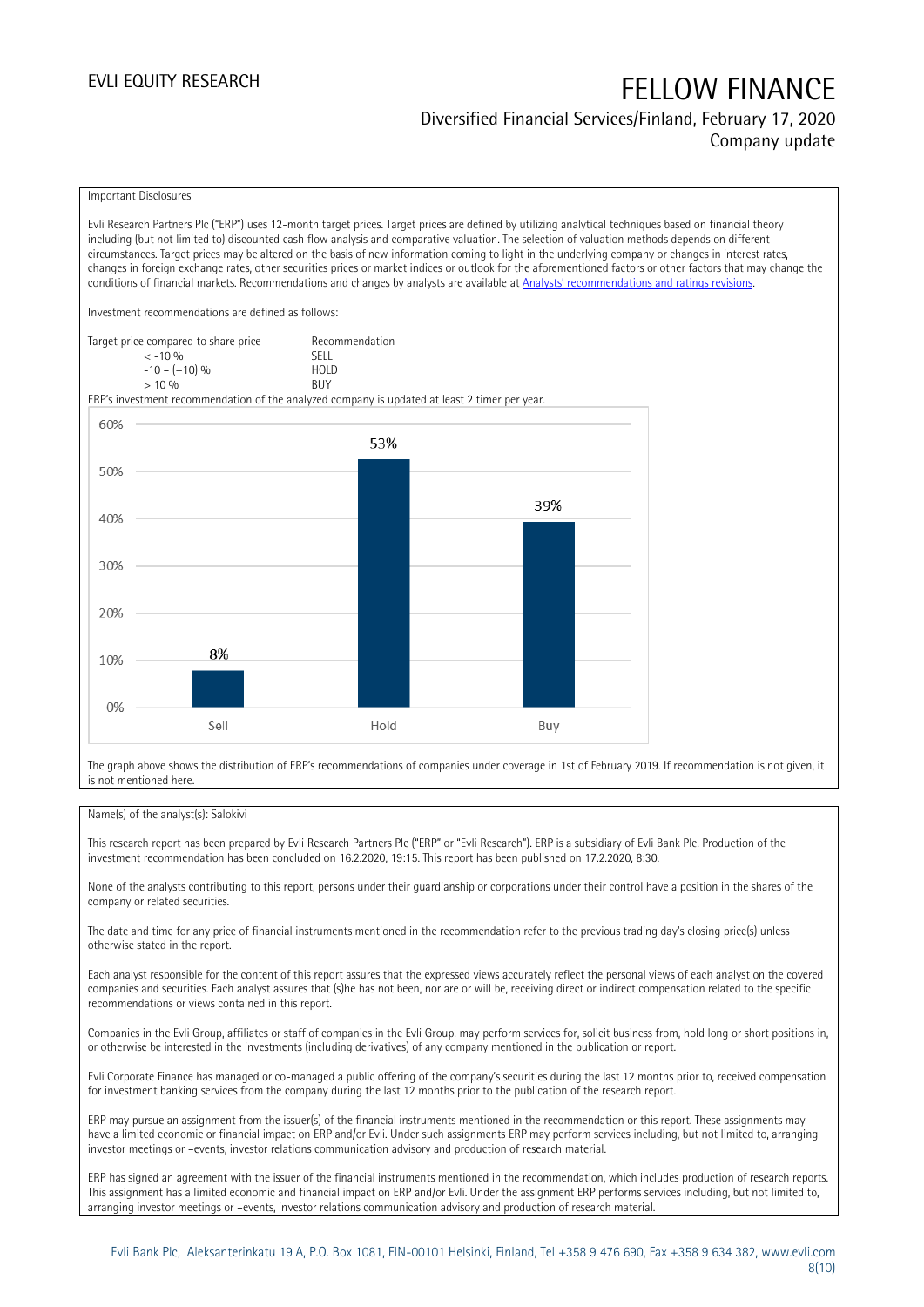## EVLI EQUITY RESEARCH FELLOW FINANCE Diversified Financial Services/Finland, February 17, 2020

## Company update

ERP or another company within the Evli Group does not have an agreement with the company to perform market making services.

For the prevention and avoidance of conflicts of interests with respect to this report, there is an information barrier (Chinese wall) between Investment Research and Corporate Finance units concerning unpublished investment banking services to the company. The remuneration of the analyst(s) is not tied directly or indirectly to investment banking transactions performed by Evli Bank Plc or any company within Evli Group.

This report has not been disclosed to the company prior to its dissemination.

This report is provided and intended for informational purposes only and may not be used or considered under any circumstances as an offer to sell or buy any securities or as advice to trade any securities.

This report is based on sources ERP considers to be correct and reliable. The sources include information providers Reuters and Bloomberg, stock-exchange releases from the companies and other company news, Statistics Finland and articles in newspapers and magazines. However, ERP does not guarantee the materialization, correctness, accuracy or completeness of the information, opinions, estimates or forecasts expressed or implied in the report. In addition, circumstantial changes may have an influence on opinions and estimates presented in this report. The opinions and estimates presented are valid at the moment of their publication and they can be changed without a separate announcement. Neither ERP nor any company within the Evli Group are responsible for amending, correcting or updating any information, opinions or estimates contained in this report. Neither ERP nor any company within the Evli Group will compensate any direct or consequential loss caused by or derived from the use of the information represented in this publication.

All information published in this report is for the original recipient's private and internal use only. ERP reserves all rights to the report. No part of this publication may be reproduced or transmitted in any form or by any means, electronic, mechanical, photocopying, recording or otherwise, or stored in any retrieval system of any nature, without the written permission of ERP.

This report or its copy may not be published or distributed in Australia, Canada, Hong Kong, Japan, New Zealand, Singapore or South Africa. The publication or distribution of this report in certain other jurisdictions may also be restricted by law. Persons into whose possession this report comes are required to inform themselves about and to observe any such restrictions.

Evli Bank Plc is not registered as a broker-dealer with the U. S. Securities and Exchange Commission ("SEC"), and it and its analysts are not subject to SEC rules on securities analysts' certification as to the currency of their views reflected in the research report. Evli Bank is not a member of the Financial Industry Regulatory Authority ("FINRA"). It and its securities analysts are not subject to FINRA's rules on Communications with the Public and Research Analysts and Research Reports and the attendant requirements for fairness, balance and disclosure of potential conflicts of interest. This research report is only being offered in U.S. by Auerbach Grayson & Company, LLC (Auerbach Grayson) to Major U.S. Institutional Investors and is not available to, and should not be used by, any U.S. person or entity that is not a Major U.S. Institutional Investor. Auerbach Grayson is a broker-dealer registered with the U.S. Securities and Exchange Commission and is a member of the FINRA. U.S. entities seeking more information about any of the issuers or securities discussed in this report should contact Auerbach Grayson. The securities of non-U.S. issuers may not be registered with or subject to SEC reporting and other requirements.

ERP is not a supervised entity but its parent company Evli Bank Plc is supervised by the Finnish Financial Supervision Authority.